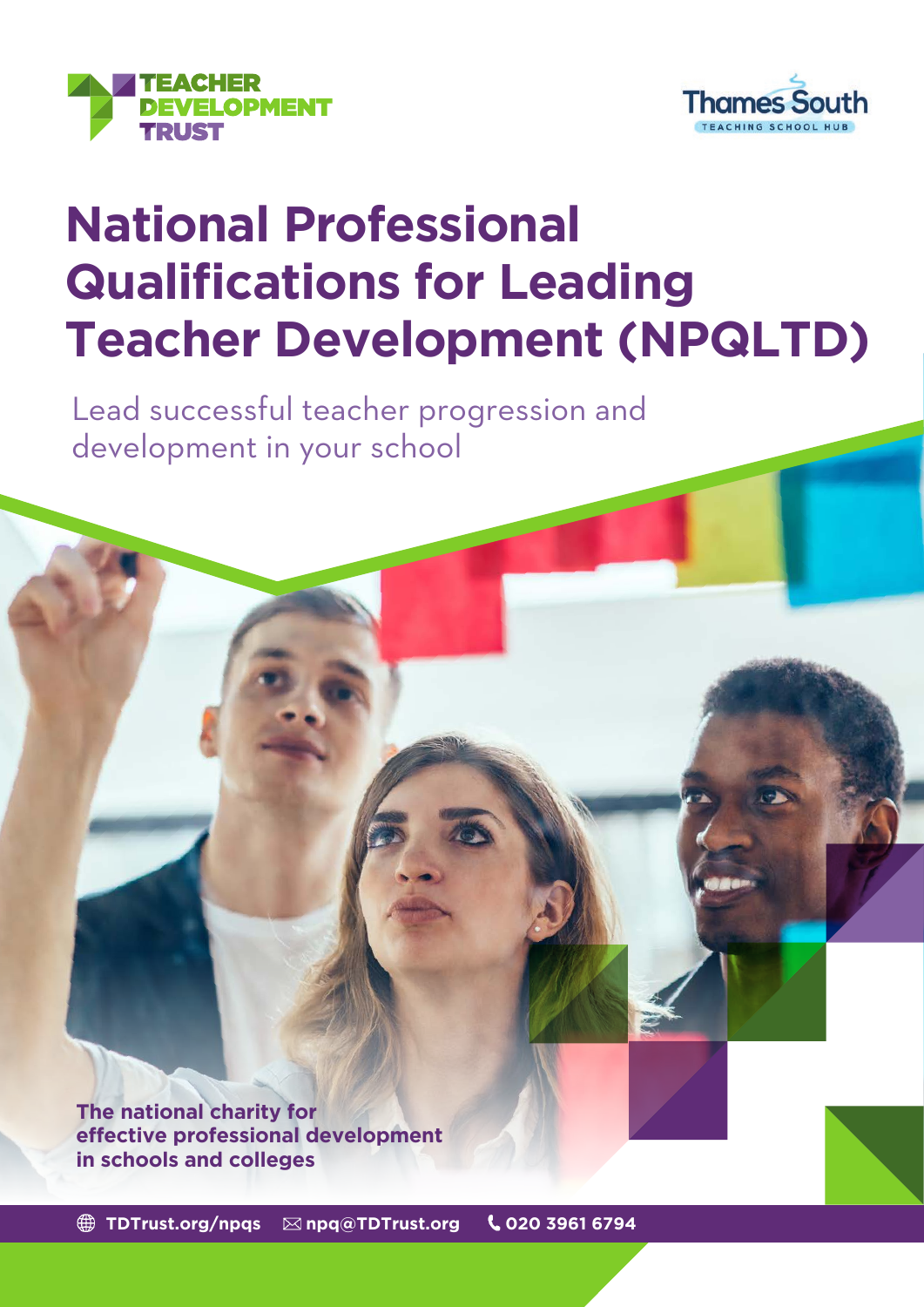## **Lead successful teacher progression and development in your school**

- $\blacksquare$  Gain a prestigious, government-backed qualification and make progress in your career
- $\blacksquare$  Lead the development of other staff in your school, through coaching, mentoring and designing the highest quality CPD programmes
- $\blacksquare$  Learn flexibly around your job with a blend of online learning. virtual sessions and local face to face workshops
- $\blacksquare$  Ideal for those who have. or are aspiring to have, responsibilities for leading the development of other teachers in their school



### **Benefits for you**

A ground-breaking new course for those who have, or are aspiring to have, responsibilities for leading the development of other teachers in their school.

Our NPQLTD qualification is aligned to the Chartered College of Teaching's Chartered Teacher and Chartered Leader Status, providing a springboard for your next steps.

#### **Benefits for Participants**

- $\blacksquare$  Develop expertise in supporting initial teacher training, early career teachers as well as the wider development of all colleagues across the school.
- $\blacksquare$  A blended learning experience which fits around your role where you learn and discuss key content online – no more sitting listening to presentations for hours
- $\blacksquare$  Local virtual and face to face sessions that focus on real problem-solving, creating understanding, connecting with your peers and gaining depth of knowledge
- n Ongoing preparation to give you confidence to pass the final assessment
- $\blacksquare$  Facilitation and support from serving school leaders in excellent schools and delivery at local venues

*The Art, Craft & Science of School Improvement through People Development*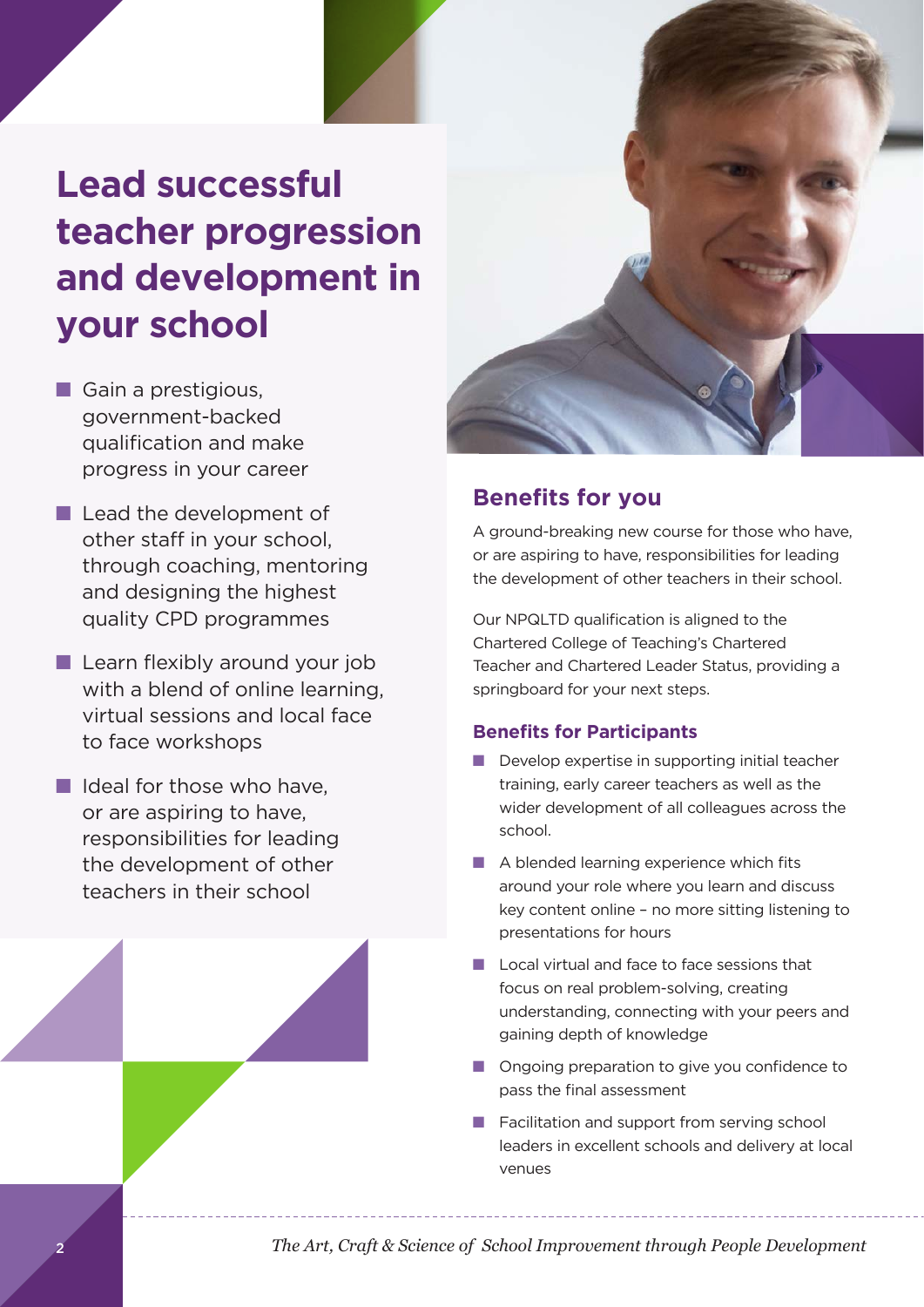

#### **Benefits for your school or trust**

- **n** A skilful and research-informed teacher development professional who can lead the golden thread of initial teacher training, early career development and ongoing professional learning
- $\blacksquare$  Practical capability to get on with the job of developing others with the skills to lead with people and teams, creating change and impact
- $\blacksquare$  A professionally aware and informed leader who can make evidence-based decisions and approach leading teacher development in an effective and efficient manner
- $\blacksquare$  The ability to review and evaluate practice in order to bring about change and get the best outcomes for young people and staff within the organisation

#### **Suitability**

The course is suitable for teachers who have, or are aspiring to have, responsibilities for leading the development of other teachers in their school. They may have responsibilities for the development of all teachers across a school or specifically trainees or teachers who are in the first few years of their career.

## **The course**

A 12-month blend of flexible online learning, online discussion, virtual workshops and face to face workshops. This is followed by an 8-day assessment window where you will complete a 1500-word case study assessment to demonstrate your understanding of real leadership and change.

The course covers all of the core content in the [government's Framework](https://assets.publishing.service.gov.uk/government/uploads/system/uploads/attachment_data/file/925511/NPQ_Leading_Teacher_Development.pdf) for this qualification and this is aligned with core themes around: effective communication, creating change, working with teams, managing yourself. Key areas include:

- **n** Understanding the new, Early Career Framework and effective teaching
- $\blacksquare$  Designing effective professional development programmes and environments
- $\blacksquare$  Delivering impactful training including coaching and mentoring
- **n** Creating effective change and implementation